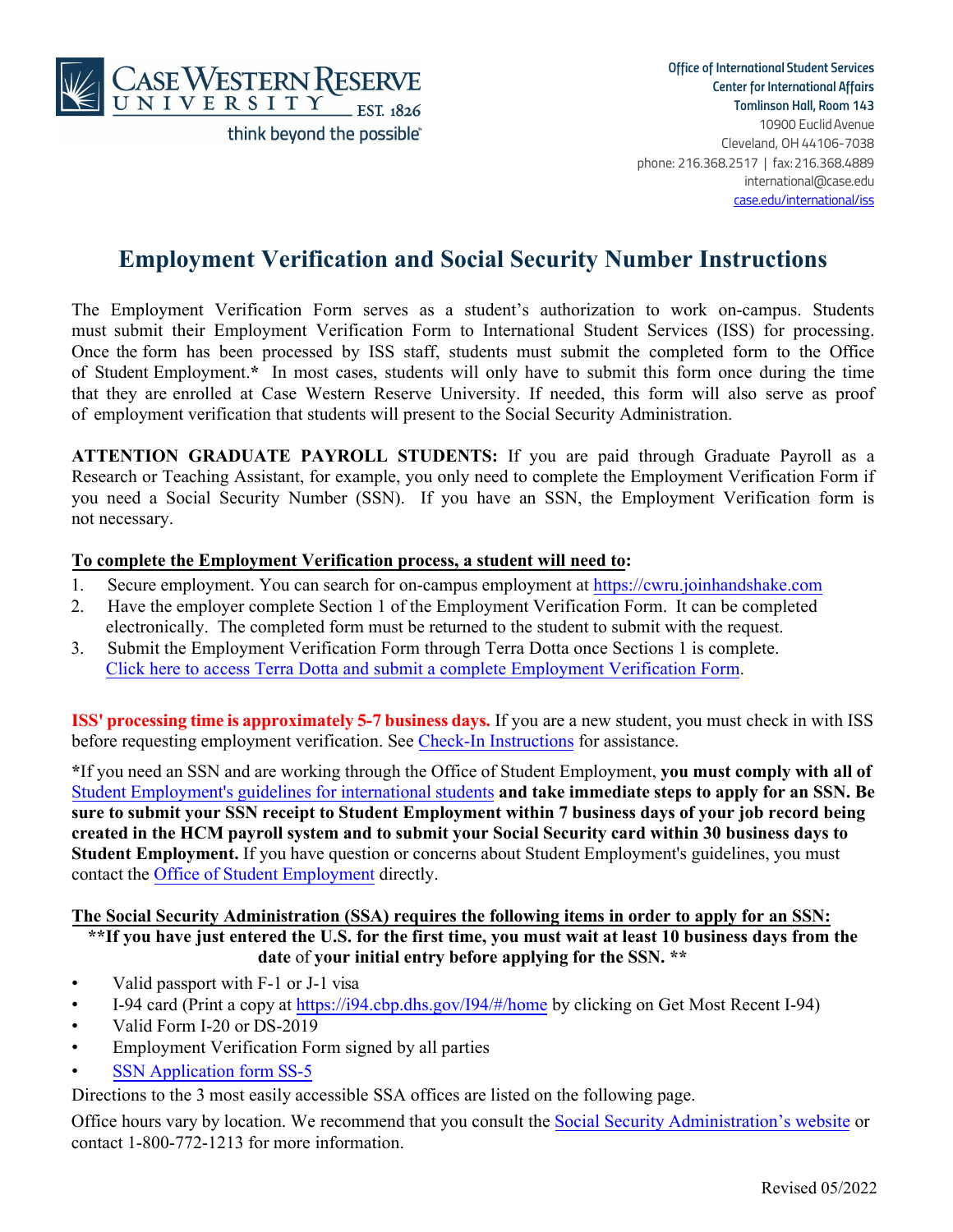### **Social Security - SHAKER 11601 Shaker Boulevard Shaker Heights, OH 44120**

The office is on the corner of Shaker & E.  $116^{\text{th}}$ . By Car: Us[e google maps](https://www.google.com/maps) for directions

By Bus: Take #8 bus from the Adelbert Road stop to the East 116th and Shaker Blvd. intersection.

### **Social Security - DOWNTOWN Room 793 AJC Federal Building 1240 E. 9th Street Cleveland, OH 44199**

The Federal Building is on the corner of E. 9<sup>th</sup> and Lakeside Ave, across from Cleveland City Hall. The office is on the  $7<sup>th</sup>$  floor.

By Car: Use [google maps](https://www.google.com/maps) for directions

By Bus: Take the Health Line west from Euclid Avenue to E. 9th Street. Walk north to Federal Building.

### **Social Security - BEACHWOOD 3591 Park East Dr. Beachwood, OH 44122**

The office is off 271 and is located between the Clarion Hotel and University Hospitals Center.

By Car: Use [google maps](https://www.google.com/maps) for directions

By Bus: Take #48/48A bus from the University Circle Rapid Station to Shaker Square Rapid Station. Ride the Blue Line Rapid east to the end and take the #5 bus to Richmond Road. Walk along Park E. to office





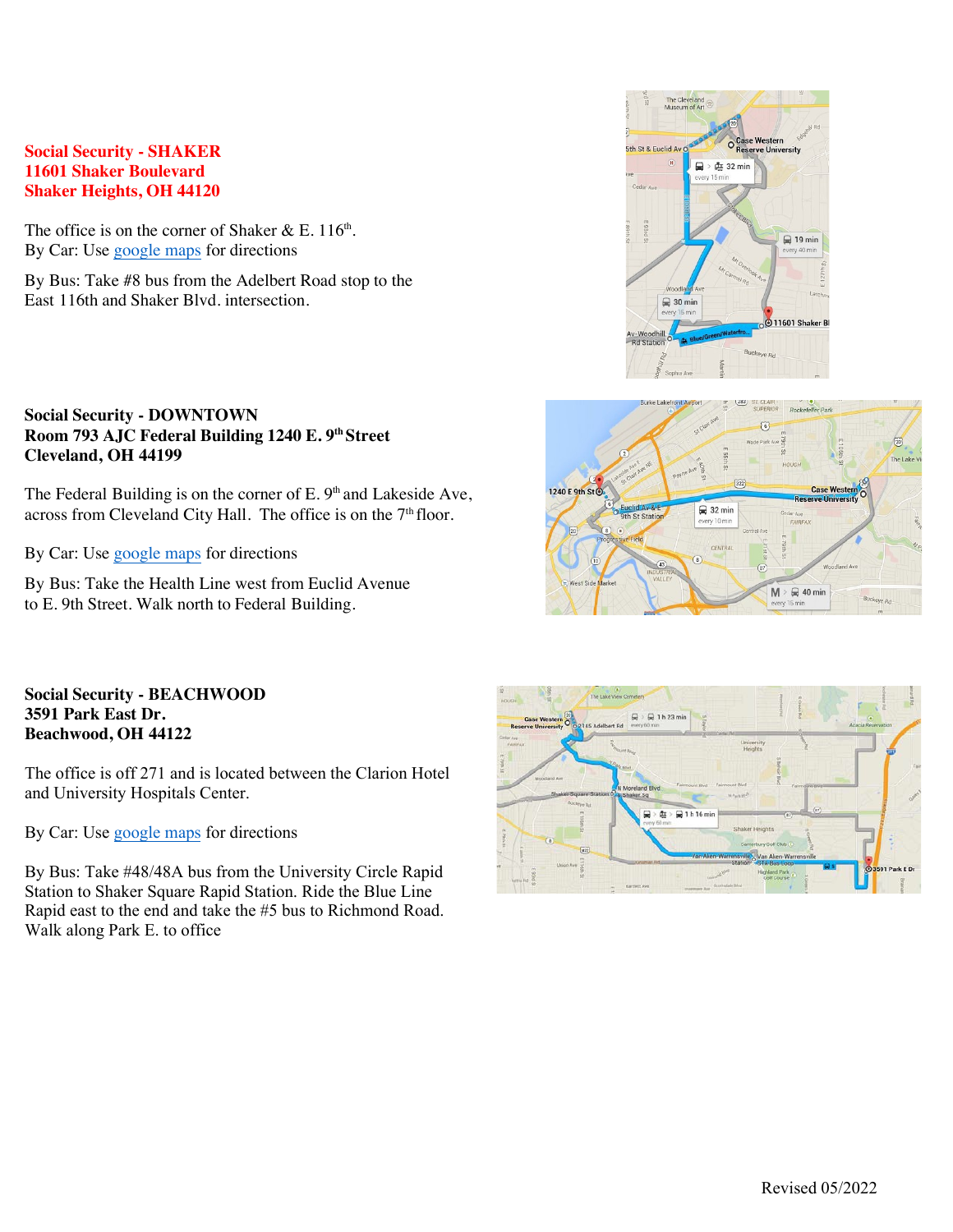

*Office of International Student Services Center for International Affairs Tomlinson Hall, Room 143* 10900 Euclid Avenue Cleveland, OH 44106-7038 phone: 216.368.2517 | fax: 216.368.4889 international@case.edu [case.edu/international/iss](https://case.edu/international/)

# **Employment Verification Form**

## **Section 1: To Be Completed by the Student's Employer**

| <b>Employment Identification Number (EIN): 34-1018992</b>                                                  |
|------------------------------------------------------------------------------------------------------------|
|                                                                                                            |
|                                                                                                            |
| Which office is the student being paid through?<br><u> Which office is the student being paid through?</u> |
| [Choose either Office of Student Employment (hourly) or Graduate Payroll (stipend)]                        |
| As the student's employer, I verify that the above stated employment information is accurate.              |
|                                                                                                            |
| Office Phone: Email: Email:                                                                                |
|                                                                                                            |
| you may sign digitally                                                                                     |
| $\alpha$ is a replaced to the state $\alpha$ of $\alpha$ is a replaced to the state $\alpha$               |

## **Section 2: To Be Completed by the Office of International Student Services**

**I certify that the above named student is enrolled as a(n) F-1/J-1 full-timestudent at Case Western Reserve University.**

**Printed Name of Designated School Official: Signature: Date (mm/dd/yyyy):**  *Internal Use Only / Date of Initial Entry:*